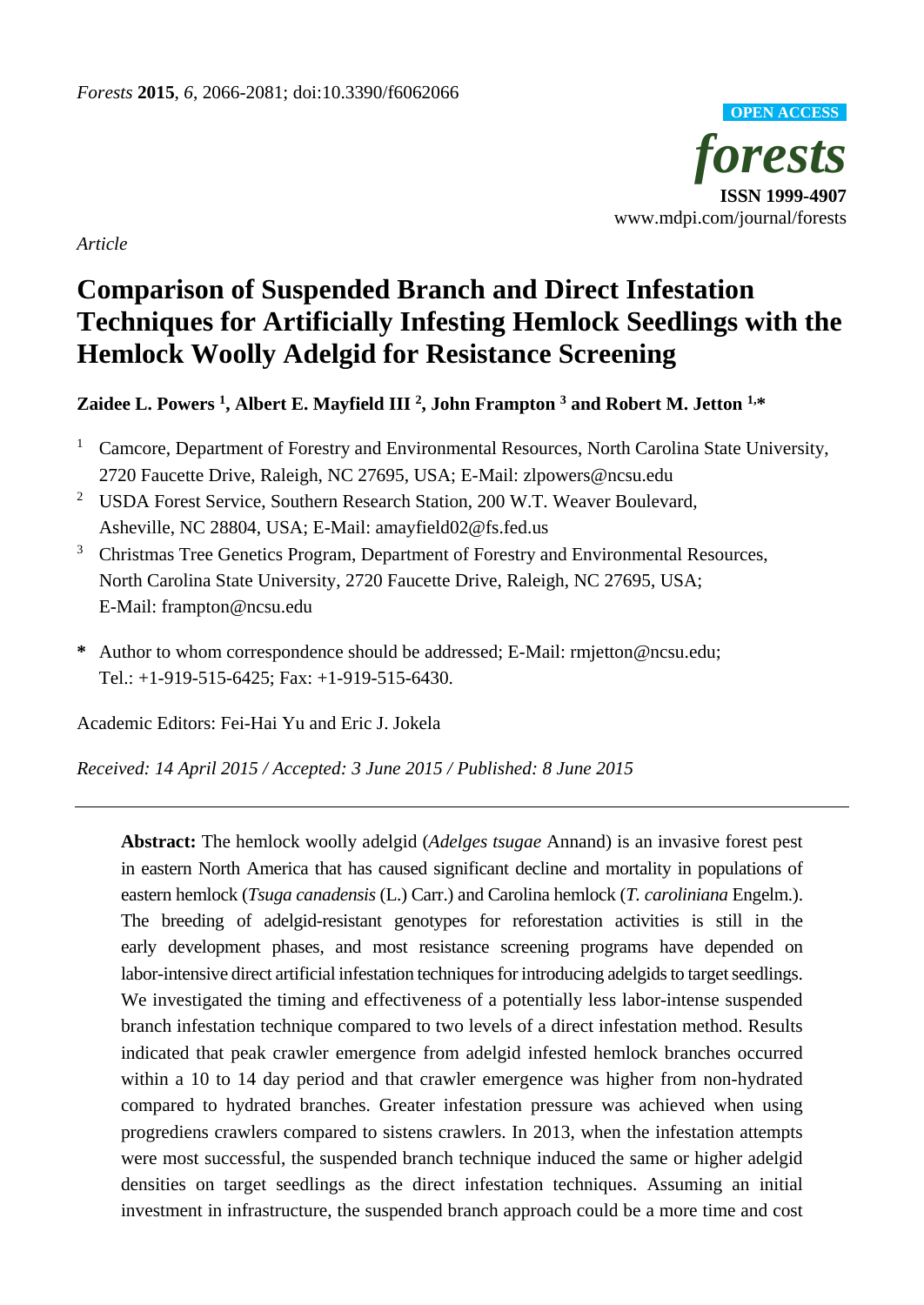effective method for inducing adelgid infestations for resistance screening of large numbers of candidate trees.

**Keywords:** adelges tsugae; tsuga canadensis; tsuga caroliniana; tsuga heterophylla; artificial infestation

## **1. Introduction**

The hemlock woolly adelgid (*Adelges tsugae* Annand) (Hemiptera: Adelgidae) is an invasive forest insect pest in eastern North America that was likely transported from Asia on southern Japanese hemlock (*Tsuga sieboldii* Carr.) nursery stock. It was first discovered in Virginia in the 1950s [1], and since the initial introduction has spread north and south into 19 states [2]. The adelgid feeds on eastern (*Tsuga canadensis* (L.) Carr.) and Carolina (*T. caroliniana* Engelm.) hemlock in eastern North America and has caused significant decline and mortality in populations of both species. These ecologically important trees provide food and shelter for wildlife and play key roles in the regulation of stand structure, nutrient cycling, and water relationships in the ecosystems they inhabit [3,4]. The elimination of eastern and Carolina hemlock from these habitats due to the hemlock woolly adelgid is already causing significant shifts in the structure of animal and plant communities and ecological cycles of forests formerly dominated by hemlocks [5].

The hemlock woolly adelgid is characterized by the white woolly masses usually occurring at the base of hemlock needles. The insect has two successful generations per year in eastern North America called the sistens and progrediens [6]. Both occur on hemlock and reproduce by parthenogenesis. A third generation, called the sexupara, is responsible for sexual reproduction in the adelgid's native range but is unsuccessful in North America, likely due to a lack of a susceptible spruce (*Picea* sp.) host. The sistens generation is present from June to March and gives rise to eggs of the progrediens generation. Progrediens nymphs hatch, settle on hemlock shoots produced the previous year, and mature during April and May. Progrediens adults lay eggs of the sistens generation, the nymphs of which hatch and settle on current-year shoots in May or June before entering an aestival diapause that lasts until October, at which point feeding and development resumes and continues through the winter. Both generations develop through an egg stage, four nymphal instars, and an adult stage. The first nymphal instar, known as a crawler, is the only mobile life stage and disperses actively by crawling or passively by wind, birds, or other animals [7]. Initial infestations occur on healthy hemlock where the adelgid utilizes piercing sucking mouthparts to feed at the base of needles and deplete nutrients from the xylem ray parenchyma cells [8]. Feeding leads to needle loss, bud mortality, reduced new growth, limb dieback, and tree mortality in as few as four years [9], although some trees survive for 10 or more years before succumbing to infestation.

There are currently a number of strategies in various stages of development for managing the impacts of the hemlock woolly adelgid on hemlock ecosystems, including chemical insecticides, biological control, silvicultural management, genetic resource conservation, and the selection, breeding and deployment of adelgid-resistant genotypes. Chemical controls, such as horticultural soaps and oils, and systemic insecticides (imidacloprid, dinotefuran) are utilized primarily in ornamental environments, but also for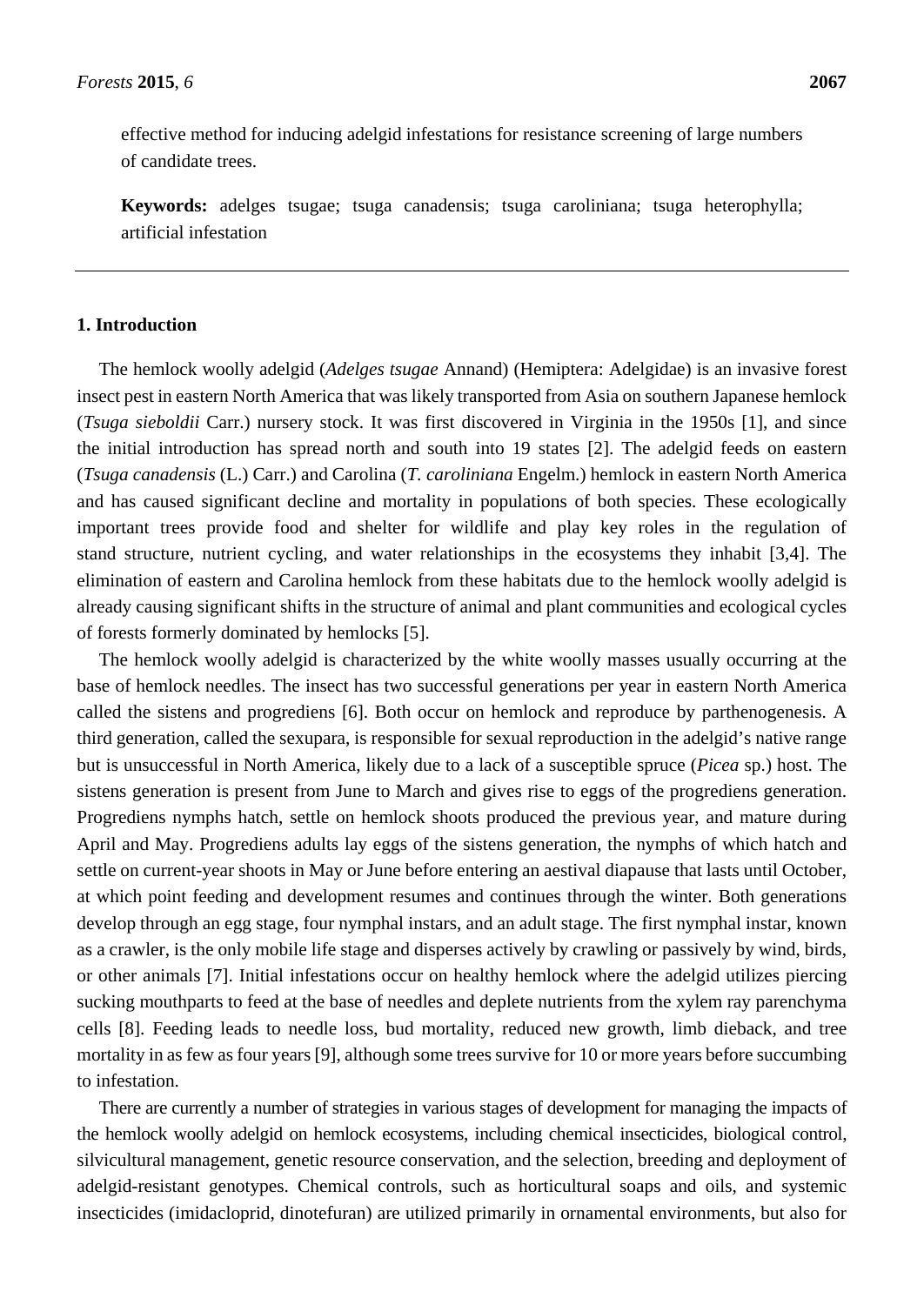high value trees in forest settings, as single tree injections, soil drenches, or foliar sprays [5]. Biological control is considered to be the most promising long-term solution for adelgid management in forest settings. A number of beetle species that predate on the hemlock woolly adelgid have been identified and released, including *Laricobius nigrinus* Fender, *Sasajiscymnus tsugae* (Sasaji and McClure), and *Scymnus* (Kugelann) species [10]. Silvicultural options include fertilization and irrigation to promote tree health in ornamental settings, and thinning and preemptive logging in forest settings to improve tree health through release, create a microenvironment less favorable for the adelgid, and shift stand composition towards non-preferred species [11]. Ongoing genetic resource conservation efforts have placed more than 2.5 million eastern and Carolina hemlock seeds into long-term preservation and established seed orchards that are being utilized to support efforts, still in the early stages, to breed and deploy hemlock woolly adelgid-resistant hemlock genotypes [12,13].

To date, most emphasis on breeding resistant hemlock genotypes has focused on the production of interspecific hybrids between eastern and Carolina hemlock and putatively adelgid-resistant hemlock species from Asia (*T. chinensis* (Franchet) Pritzel in Diels, *T. diversifolia* (Maxim.) Masters, and *T. sieboldii* Carriére) and western North America (western hemlock, *T. heterophylla* (Raf.) Sarg*.*) [14,15]. Also, some studies suggest that vegetative propagation (rooting cuttings and grafts) of eastern and Carolina hemlocks that have survived hemlock woolly adelgid infestations may harbor low-frequency resistance genes [13,16]. The long-term success of any resistance breeding effort depends on a number of factors, including the availability of screening protocols that can effectively and efficiently screen the large numbers of trees and identify trees possessing target resistance characteristics for advancement in breeding or field deployment. Current hemlock resistance screening efforts depend almost exclusively on direct infestation of individual plants with standard densities of adelgids [15–18]. While often successful, this approach may not be as time and cost efficient as other approaches. One such alternative approach is the "rain down" method for inducing artificial adelgid infestations on large numbers of hemlock seedlings, cuttings, or grafts en masse, saving time and cost by avoiding the need to treat plants individually. The method involves suspending pest-infested plant material above an arena and allowing the insects to disperse naturally onto target plants placed below, and has been demonstrated to be as effective as direct infestation for inducing artificial infestations of the balsam woolly adelgid (*Adelges piceae* Ratzburg) for resistance screening in Fraser fir (*Abies fraseri* (Pursch) Poir.) [19].

Jetton *et al.* [20] adapted the "rain down" approach for use with hemlock and evaluated the density and distribution patterns of hemlock woolly adelgid crawlers dispersing from suspended branches, but the utility of the method for inducing infestations on hemlock seedlings has not been thoroughly investigated. Furthermore, the timing of peak and complete crawler dispersal from adelgid infested hemlock branches onto target seedlings is not clear. The objectives of the study reported here are to: (1) determine the timing of crawler dispersal over a 10 day period from hydrated and non-hydrated cut hemlock branches; and (2) compare a suspended branch ("rain down") infestation technique with two levels of a direct infestation technique in terms of resulting adelgid density on target seedlings.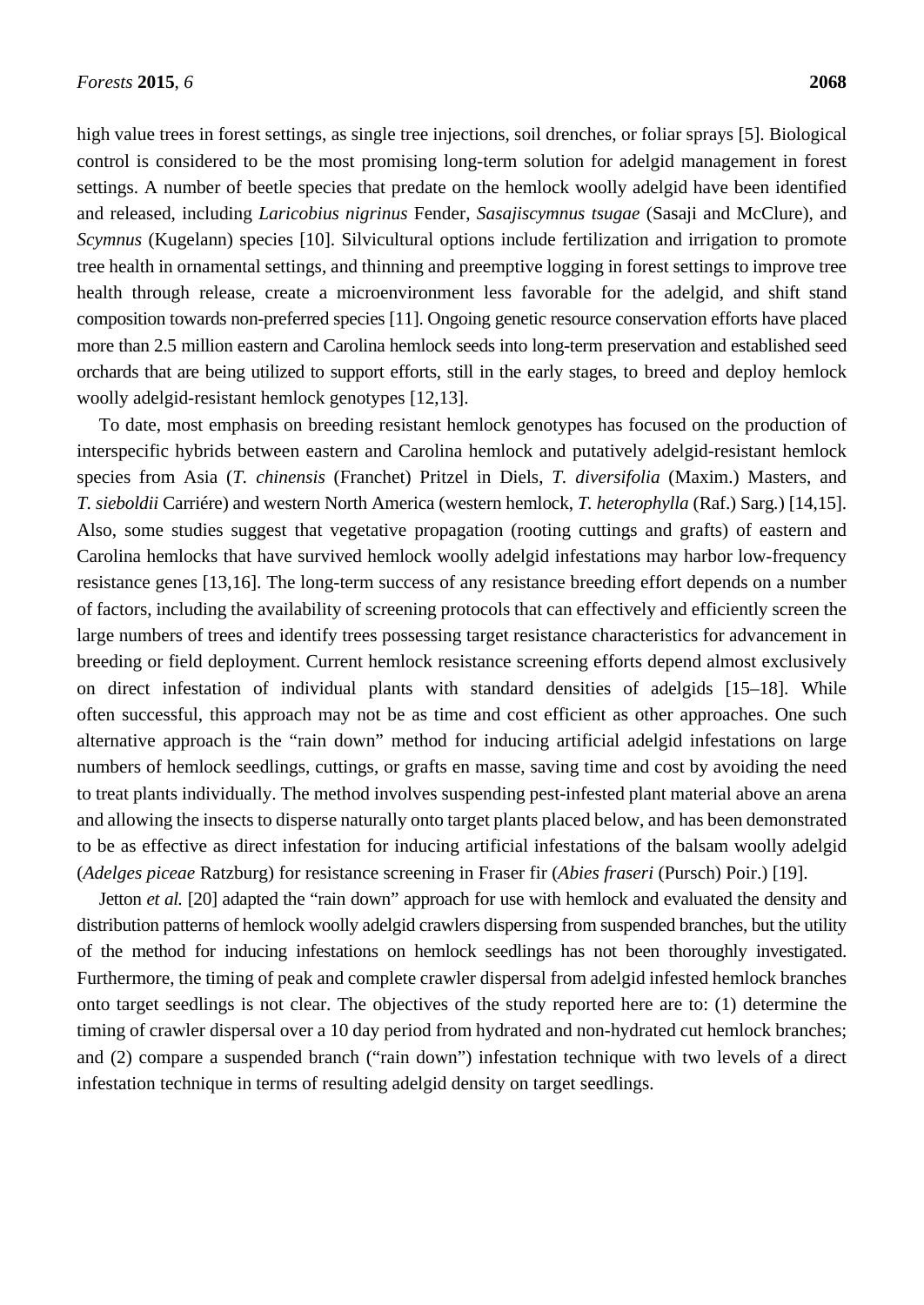#### **2. Materials and Methods**

#### *2.1. Crawler Dispersal Experiments*

Laboratory experiments were conducted to compare the abundance and timing of progrediens crawler dispersal from ovisacs on hydrated and non-hydrated cut branch tips. Branches infested with sistens adults and progrediens eggs were collected from eastern hemlock in Asheville, NC, USA (latitude, longitude: 35.611966, −82.562181), placed on artificial ice in an insulated container, and shipped overnight to Raleigh, NC, USA (latitude, longitude: 35.783948, −78.680387) on 13 February 2012. The cut ends of all branches were temporarily stored in buckets of tap water at room temperature for 9 days until used in the experiments. Sistens adult and progrediens egg densities were estimated by counting life stages on 52, 4 cm long hemlock branch tips cut from the source material. There were approximately  $3.95 \pm 0.38$  ovisacs per cm branch and  $14.15 \pm 1.42$  eggs per ovisac on the source material. Thirty additional 10 cm long infested branch tips were cut for use in the experiment and grouped into 15 matched pairs. Each branch was placed bottom-side down on a  $25 \times 25$  cm section of poultry wire centered on top of a 1000 cm<sup>3</sup> paperboard box (Michael's Stores Inc., Irving, TX, USA) with the bottom and top sides removed. A  $10 \times 10$  cm sticky sheet of white paper printed with 1 cm<sup>2</sup> grid lines was coated with an aerosol spray formulation of Tanglefoot<sup>®</sup> Tangle-Trap Insect Coating (Contech Enterprises, Victoria, BC, Canada) and placed under the open bottom side of each cube. One branch tip in each matched pair was randomly assigned to a water hydration treatment in which the cut end was inserted into a plastic floral water pick (Panacea Floral Supplies, Columbus, OH, USA) filled with tap water. The other branch in each pair did not receive a water pick. Water levels in the picks were checked daily and refilled before the pick was half empty. Branches in each matched pair were located adjacent to one another and pairs were arranged in rows on a table in a laboratory maintained at 22 °C. Examination of the ovisacs nine days prior to day 1 of these experiments (13 February 2012) indicated that egg laying had just begun, and crawler density on day 1 was low  $(<0.13$  per cm<sup>2</sup>, Figure 1); thus, the start of these experiments coincided very closely with the start of crawler emergence.

Branches were deployed over the sticky sheets for 10 days (22 February–2 March 2012) in two simultaneous experiments. The first was a daily crawler dispersal study where sticky sheets were collected and replaced daily for five matched branch pairs. The second was a total crawler dispersal study where sticky sheets were collected only on the 10th day for the other 10 matched pairs. The density of progrediens crawlers that fell from the suspended branch onto each sticky sheet was estimated using image analysis. Each sticky sheet was cleared of minimal amounts of needles and debris and scanned using a Zeutschel OS 12000 Bookcopy overhead scanner (Zeutschel GmbH, Tübingen-Hirschau, Germany). Resulting images were saved as TIFF files and analyzed using the software Image J version 1.48 (National Institutes of Health, Bethesda, MD, USA). Pictures were enhanced by 0.4%, converted to binary, and the total number of crawlers for each sheet was determined using the Cell Counter function.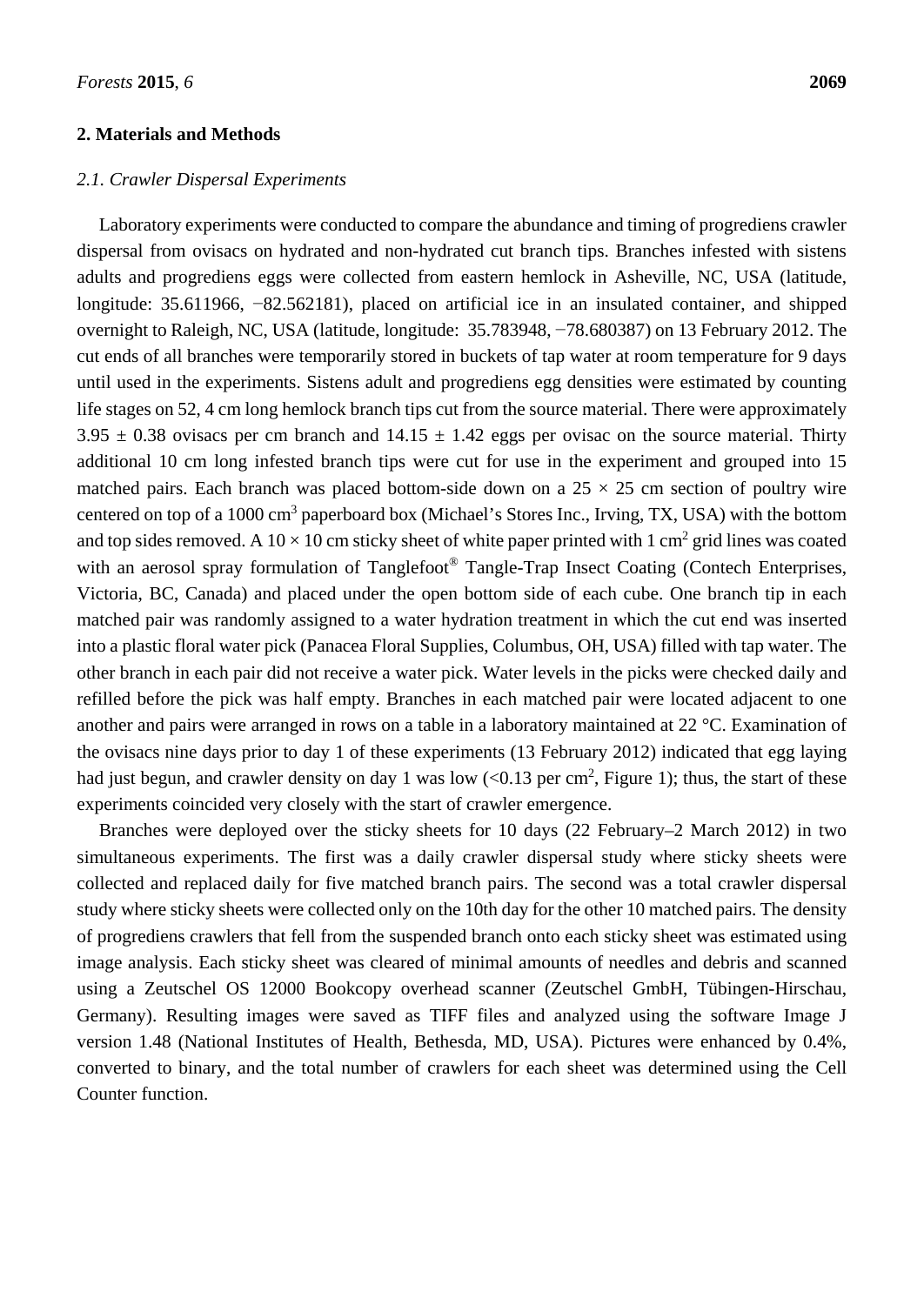#### *2.2. Artificial Infestation Experiments*

#### 2.2.1. Source Material

Three experiments were conducted in March 2012, May 2012, and March 2013 to compare a suspended branch technique with direct infestation techniques of infesting hemlock seedlings with the hemlock woolly adelgid. Eggs of the progrediens and sistens generations were used to infest seedlings in the March and May experiments, respectively. Immediately prior to each experiment, infested branches were collected using pole pruners from eastern hemlocks near Marion, NC, USA (latitude, longitude: 35.606825, −82.100354, March 2012 experiment), Petros, TN, USA (latitude, longitude: 36.09395, −84.409075, March and May 2012 experiments), and Asheville, NC, USA (latitude, longitude: 35.611966, −82.562181, March 2013 experiment). Infested branches 40 and 20 cm long were cut for suspended branch treatments and direct infestation treatments, respectively. The cuts ends of the 40 cm branches were placed in tap water in 11.4 L plastic buckets and held at 13–18 °C until used in experiments. The 20 cm branches were hydrated using a method similar to that of Butin *et al.* [17] in which the cut end and lower stem of the branch were pressed through a layer of Parafilm<sup>®</sup> (Pechiney Plastic Packaging Company, Chicago, IL, USA) covering the top of a 25 mL Falcon™ centrifuge tubes (Corning Inc. Life Sciences, Tewksbury, MA, USA) filled with tap water. For each experiment, mean ovisac and egg densities were estimated from a sample of 15 branches cut from the infested branch material (values reported in the respective infestation sections).

Bare root, 2–4 year old seedlings of eastern, western and Carolina hemlock were obtained from Pikes Peak Nursery (Penn Run, PA, USA), Weyerhaeuser Forest Nursery (Aurora, OR, USA) and Foggy Mountain Nursery (Lansing, NC, USA), respectively. In January 2012, seedlings were potted in Fafard® 3B growing mix (Sun Gro Horticulture, Agawam, MA, USA) in 6 L plastic pots, treated with 15 g of Multicoat 15-16-17 fertilizer (Haifa Group, Altamont Springs, FL, USA) on the soil surface, and watered with tap water. Seedlings were watered regularly and maintained in a greenhouse with a maximum temperature of 21 °C until March 2012 when they were moved outside for use in experiments. Mean  $\pm$  SE basal stem caliper of the eastern, Carolina, and western hemlock seedlings in 2012 was 9.85  $\pm$  0.33 mm, 9.89  $\pm$  0.33 mm, and 7.95  $\pm$  0.16 mm, respectively, and mean  $\pm$  SE height was  $48.60 \pm 1.10$  cm,  $74.06 \pm 1.96$ , and  $46.30 \pm 1.15$  cm, respectively.

#### 2.2.2. Experimental Design

The March and May 2012 experiments were conducted at the North Carolina State University/North Carolina Department of Agriculture & Consumer Services Mountain Research Station in Waynesville, NC, USA (35.487319° N, −82.966883° W). In each experiment, seedlings were arranged in a randomized complete block design of four blocks each containing four 1 m<sup>2</sup> treatment plots. Seedlings were randomly assigned to one of four infestation treatments: (1) suspended branch; (2) direct high; (3) direct low; and (4) control. In the control treatment, no adelgid ovisacs or eggs were applied to any of the seedlings, and these plots were included to evaluate whether adelgid crawlers were travelling from one treatment plot to another. Nine seedlings, three of each species, were placed in each  $1 \text{ m}^2$  treatment plot in a three-by-three, Latin square pattern such that each row and column contained one seedling of each species. A 1  $m<sup>3</sup>$  cubic frame made of 2 cm diameter schedule 40 PVC (polyvinyl chloride) pipe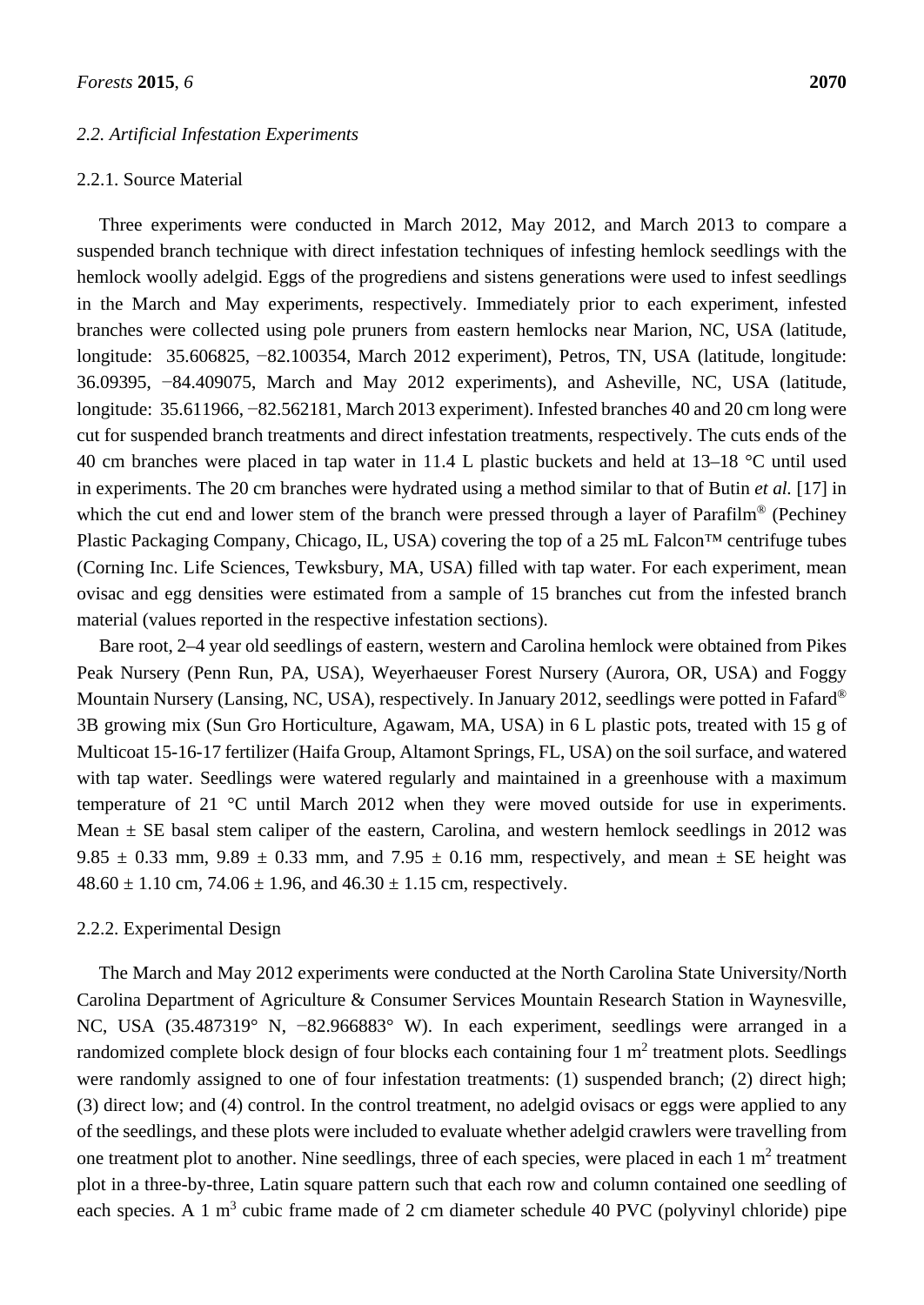was placed over the nine seedlings in each plot. The four vertical sides of the frame were covered with 0.15 mm clear plastic sheeting to deter movement of adelgid crawlers out of each plot. The sheeting was secured to the frame with metal binder clips. Seedlings and frames were placed on a concrete floor in a non-climate controlled, concrete block building that sheltered plots from rain, direct sunlight, and wind.

The design and implementation of the March 2013 experiment was similar to the 2012 experiments with the following exceptions: (1) due to minimal infestation of control seedlings in 2012, the control treatment was included in only two of the four experimental blocks; (2) four seedlings of each of two species (eastern and Carolina hemlock) were randomly assigned to and arranged in each  $1 \text{ m}^2$  treatment plot; (3) seedling blocks were infested inside a doublewide trailer at 10–20 °C at the Bent Creek Experimental Forest, Asheville, NC, USA (latitude, longitude: 35.612529, −82.563332); and (4) after infestation, seedlings were moved outdoors onto the forest floor beneath a contiguous hardwood forest canopy.

#### 2.2.3. March 2012 Progrediens Infestation

Artificial infestation treatments with progrediens eggs were applied on 7 March 2012. In the suspended branch treatment, a 1  $m<sup>2</sup>$  section of poultry wire was placed over the top of the PVC frame and secured with plastic cable ties. Forty infested branches, 40 cm in length, including the main branch and side branches, were placed bottom-side down on top of the poultry wire in four rows of 10 branches. A second section of poultry wire was placed over the branches to hold them in place. In the direct infestation treatments, the 20 cm infested branches hydrated in centrifuge tubes (described previously) were placed in contact with the seedling foliage, either by securing the centrifuge tub into the soil near the base of the seedling (short seedlings) or attaching it to the branches with a plastic cable tie (taller seedlings). Approximately 15 cm of branch, including the main branch and side branches, was exposed to the seedlings. Each seedling was treated with three infested branches in the direct high treatment and with one infested branch in the direct low treatment. Based on estimates of  $19.17 \pm 1.59$  adelgid ovisacs per cm of branch length and  $40.50 \pm 2.80$  eggs per ovisac on the infested branches, approximately 1.2 million, 312,000, and 104,000 progrediens eggs per  $m<sup>2</sup>$  were applied to each plot in the suspended branch, direct high, and direct low infestation treatments respectively. In the control treatment, no infested branches were placed on or above the seedlings.

All infested branches were removed from the seedlings after 9 days on 16 March 2012. Seedlings were placed outside in direct sunlight on top of a black ground fabric weed barrier, and arranged in the same block and plot positions under which they were infested indoors. The sides of each  $1 \text{ m}^2$  square outdoor treatment plot were formed by driving four metal T-posts into the ground (above ground height 1 m) at the corners and covering the vertical sides with a double layer of landscape fabric. Seedlings were irrigated with a sprinkler through the summer and fall as needed and remained in the plots until counts of adelgid sistens nymphs were made in November.

#### 2.2.4. May 2012 Sistens Infestation

Artificial infestation treatments with sistens eggs were initiated on 11 May 2012. The location, experimental design, seedling species and arrangement, and plot construction were identical to that used in the March progrediens experiment. The control seedlings in the March experiment did not become infested so they were reused in the control treatments of the May experiment. Based on estimates of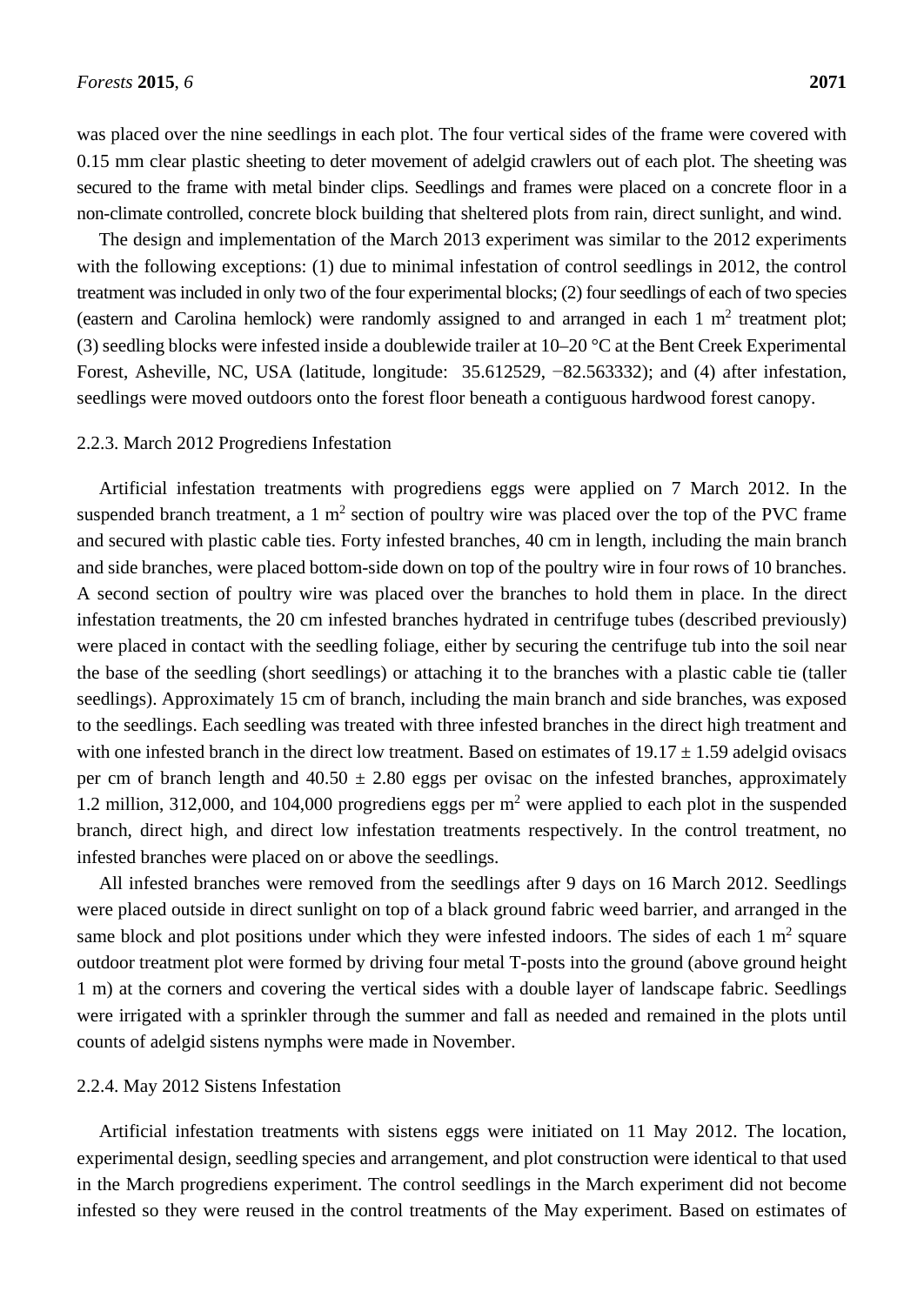14.39  $\pm$  1.93 adelgid ovisacs per cm of branch length and 6.57  $\pm$  0.64 eggs per ovisac on the infested branches, approximately 147,000, 37,000, and 12,000 sistens eggs were applied to each plot in the suspended branch, direct high, and direct low infestation treatments, respectively. Infested branches were introduced and removed after 14 days on 25 May 2012. Seedlings were moved outdoors onto landscape fabric, adjacent to the seedlings of the March experiment and using the same plot construction, layout, and irrigation regime.

#### *2.2.5. March 2013 Progrediens Infestation*

A second infestation experiment using progrediens eggs was initiated on 26 March 2013. Based on estimates of 9.45  $\pm$  1.13 adelgid ovisacs per cm of branch length and 77.69  $\pm$  5.38 eggs per ovisac on the infested branches, approximately 1.1 million, 252,000, and 84,000 progrediens eggs per  $m<sup>2</sup>$  were applied to each plot in the suspended branch, direct high, and direct low infestation treatments respectively. Plots were infested as described in the March 2012 progrediens infestation experiment. Infested branches were removed from plots after 10 days on 5 April 2013 and seedlings were moved outdoors onto the forest floor beneath a contiguous hardwood forest canopy. The sides of each  $1 \text{ m}^2$ square outdoor treatment plot were formed by driving four metal T-posts into the ground (above ground height 1 m) at the corners and covering the vertical sides with a double layer of landscape fabric. Seedlings were irrigated with a hose and spray nozzle as needed through November 2013.

#### 2.2.6. Assessment of Adelgid Densities on Seedlings

To assess resulting adelgid densities on seedlings infested in the March and May 2012 experiments, branch tips were collected from all seedlings on 2 November 2012. Five 10 cm long branch tips (one terminal and four lateral tips) of the current year shoot growth were collected per seedling. Samples were transported on ice and stored in a walk-in cooler at the North Carolina State University Camcore lab at 6 °C until processed. Samples were examined using a dissecting microscope and the number of live adelgid sistens nymphs on each branch tip was recorded. Live nymphs were distinguished from dead nymphs by the presence of recently-excreted wool on the dorsal surface of the insect. For seedlings infested in the March 2013 experiment, counts of woolly progrediens (settled on shoot growth of the previous year) and sistens (settled on current-year shoot growth) ovisacs were made on 10 June 2013 and 25 November 2013, respectively. Ovisacs were counted on five 10 cm branch tips (one terminal and four laterals) without removing the branches from the seedlings.

#### 2.2.7. Data Analysis

To determine the effect of hydration *versus* no hydration on crawler dispersal from hemlock twigs, paired *t*-tests using the TTEST procedure of SAS 9.4 [21] were performed to compare daily crawler dispersal among the five matched pairs in the daily crawler dispersal study and overall crawler dispersal among the 10 matched pairs in the total crawler dispersal study. Seedling infestation density data from the 2012 and 2013 artificial infestation experiments were analyzed by analysis of variance using the GLIMMIX (generalized linear mixed model) procedure of SAS 9.4, assuming a Poisson distribution and log link function. Data from the March 2012 progrediens infestation and May 2012 sistens infestation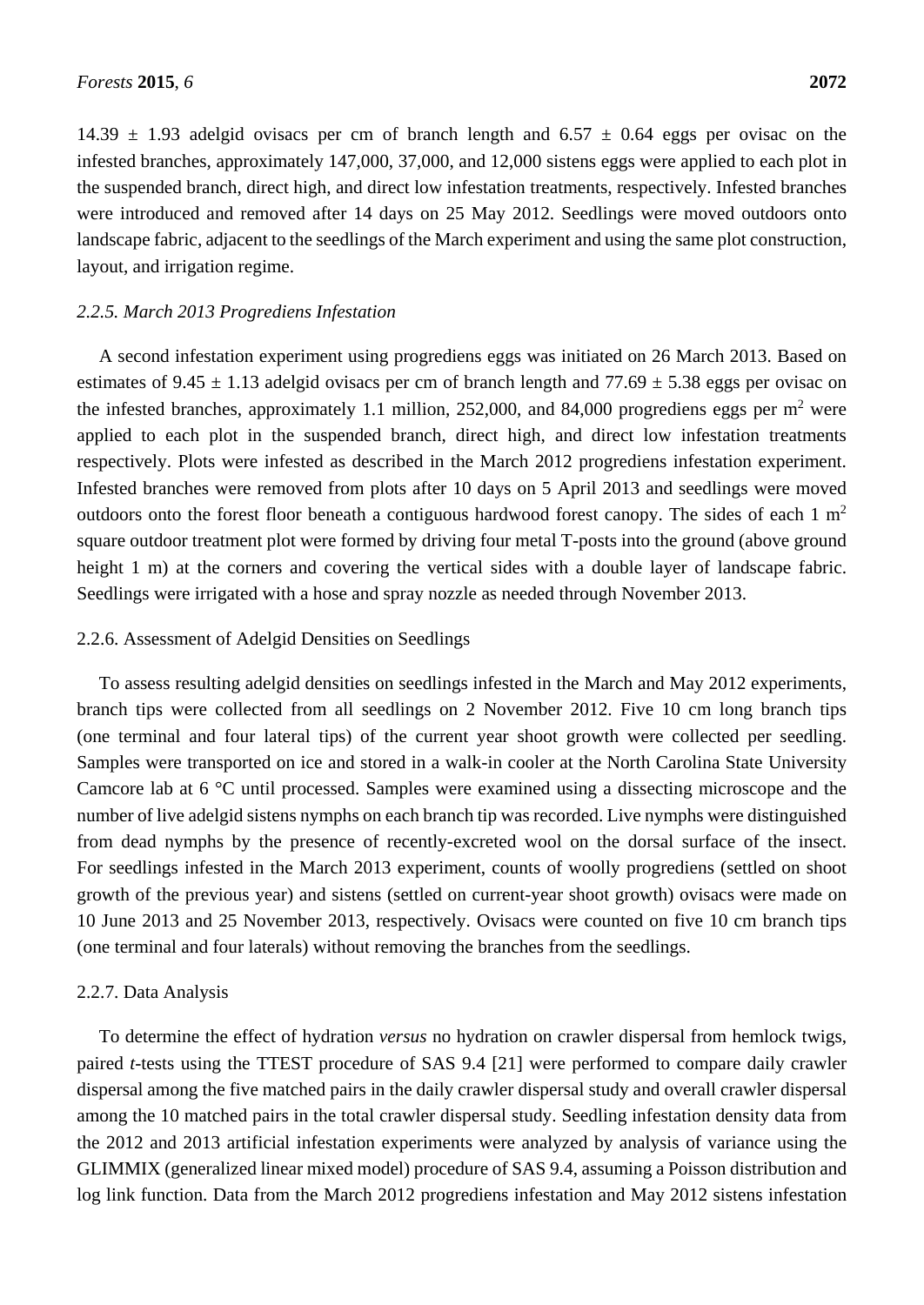experiments were combined for analysis. For the 2012 data, the ANOVA model tested the main effects of block, infestation treatment, hemlock species, and infestation month and all two-way interactions between treatment, species, and month on the density of hemlock woolly adelgids per 10 cm twig sample. For data from the 2013 experiment, the ANOVA model tested the main effects of block, infestation treatment, and hemlock species and the treatment by species interaction on the density of hemlock woolly adelgids per 10 cm twig sample three and eight months after artificial infestation treatments. Where significant effects were found, mean comparison analyses were performed using Tukey's studentized range test at  $\alpha$  = 0.05, utilizing the slice option to compare within group (*i.e.*, month or species) means for significant interaction effects. In both experiments, data from the control treatments were not included in the analysis due to very low mean hemlock woolly adelgid infestation densities in these treatments  $(0.09 \pm 0.03 \text{ in } 2012 \text{ and } 0.0001 \pm 0.02 \text{ in } 2013)$ . All means reported are least square means and all measures of variation reported are standard errors.

## **3. Results**

#### *3.1. Crawler Dispersal Experiments*

The daily dispersal of hemlock woolly adelgid crawlers reached a peak on day 5 for both hydrated and non-hydrated hemlock twigs (Figure 1). From this peak, crawler dispersal from non-hydrated twigs continued a steady decline through the final day of the experiment (day 10), while dispersal from hydrated twigs declined from days 5 to 8 before increasing on days 9 and 10. Crawler dispersal on each individual day did not differ significantly between the hydration treatments. In the companion experiment, total crawler dispersal was significantly higher from non-hydrated compared to hydrated hemlock twigs  $(t = 3.47, df = 9, p = 0.0070)$  (Figure 2), a non-significant trend that was also apparent in the 10 day means for hydrated (135.7  $\pm$  32.5) and non-hydrated (145.1  $\pm$  33.3) twigs in the daily dispersal experiment.



**Figure 1.** Daily dispersal, over a 10-day period, of hemlock woolly adelgid progrediens crawlers from hydrated and non-hydrated 10 cm long sistens infested eastern hemlock twigs.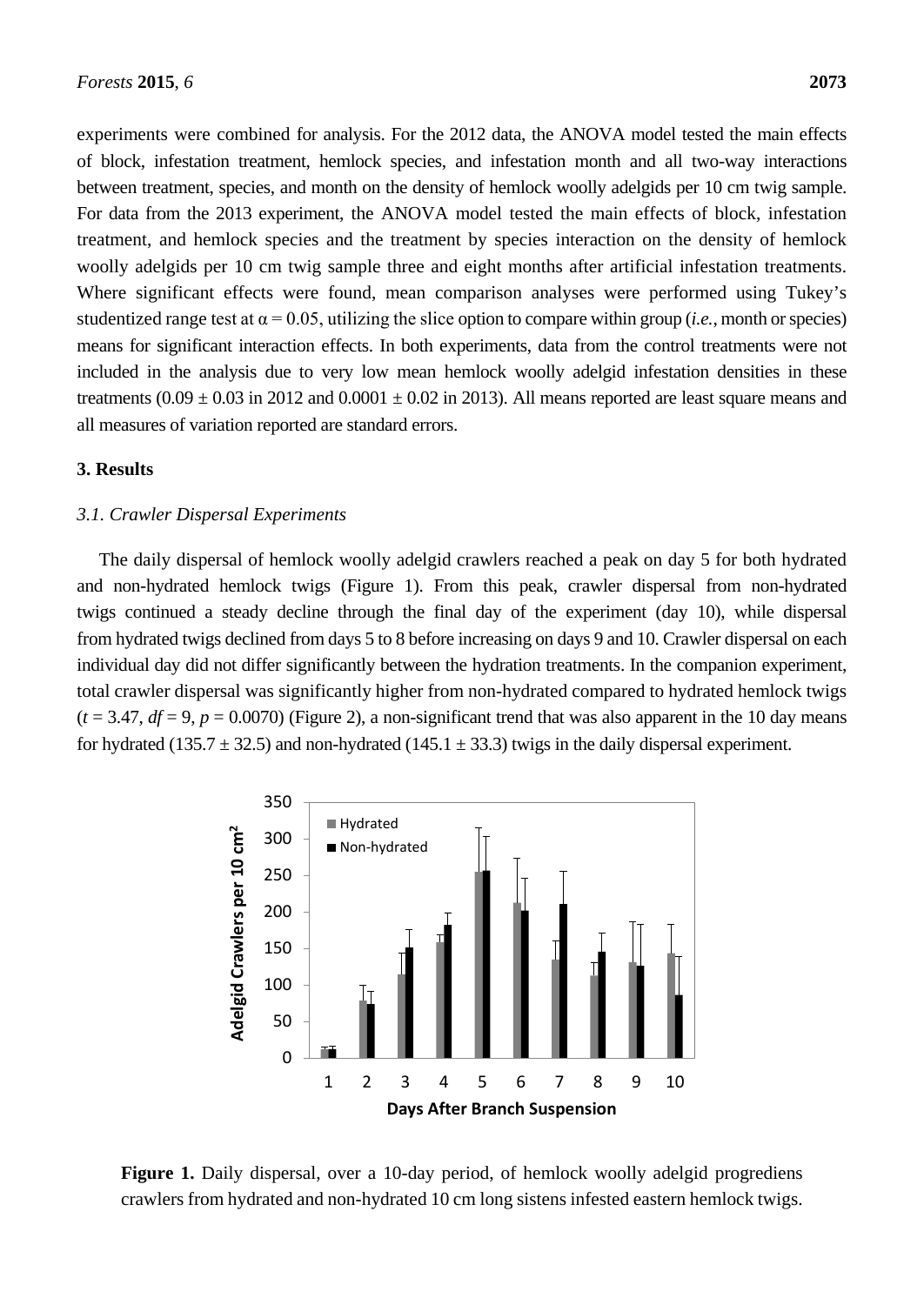

**Figure 2.** Total 10 day dispersal of hemlock woolly adelgid progrediens crawlers from hydrated and non-hydrated 10 cm long sistens infested eastern hemlock twigs.

#### *3.2. 2012 Artificial Infestation Experiments*

Hemlock woolly adelgid densities on seedlings in the 2012 artificial infestation experiments were significantly affected by block ( $F = 6.52$ ,  $df = 3$ ,  $p = 0.0003$ ), month ( $F = 41.73$ ,  $df = 1$ ,  $p < 0.0001$ ) and the interaction of treatment by month ( $F = 5.86$ ,  $df = 2$ ,  $p = 0.0034$ ). Adelgid sistens densities measured in November were significantly higher on seedlings infested in March with progrediens crawlers compared to those infested in May with sistens crawlers (Table 1). Following March infestations, the highest adelgid densities resulted from the direct high treatment, followed by the direct low and suspended branch treatments, but adelgid densities resulting from May infestations did not differ by treatment (Table 1) Significant differences were not detected for the treatment ( $F = 2.00$ ,  $df = 2$ ,  $p = 0.1387$ ) and species ( $F = 2.45$ ,  $df = 2$ ,  $p = 0.0885$ ) main effects or the month by species ( $F = 2.50$ ,  $df = 2$ ,  $p = 0.2252$ ) and treatment by species ( $F = 0.97$ ,  $df = 4$ ,  $p = 0.4244$ ) interactions.

#### *3.3. 2013 Artificial Infestation Experiment*

In June 2013, three months after infestation treatments were applied in March, hemlock woolly adelgid progrediens densities on seedlings were significantly affected by block ( $F = 3.52$ ,  $df = 3$ ,  $p = 0.0184$ , treatment ( $F = 14.49$ ,  $df = 2$ ,  $p = 0.0001$ ), species ( $F = 57.29$ ,  $df = 1$ ,  $p < 0.0001$ ) and the interaction of treatment by species ( $F = 4.17$ ,  $df = 2$ ,  $p = 0.0187$ ). Overall, adelgid densities were higher on eastern hemlock than on Carolina hemlock, and on both species the suspended branch and direct high infestation treatments resulted in higher infestation levels than the direct low treatment (Table 2).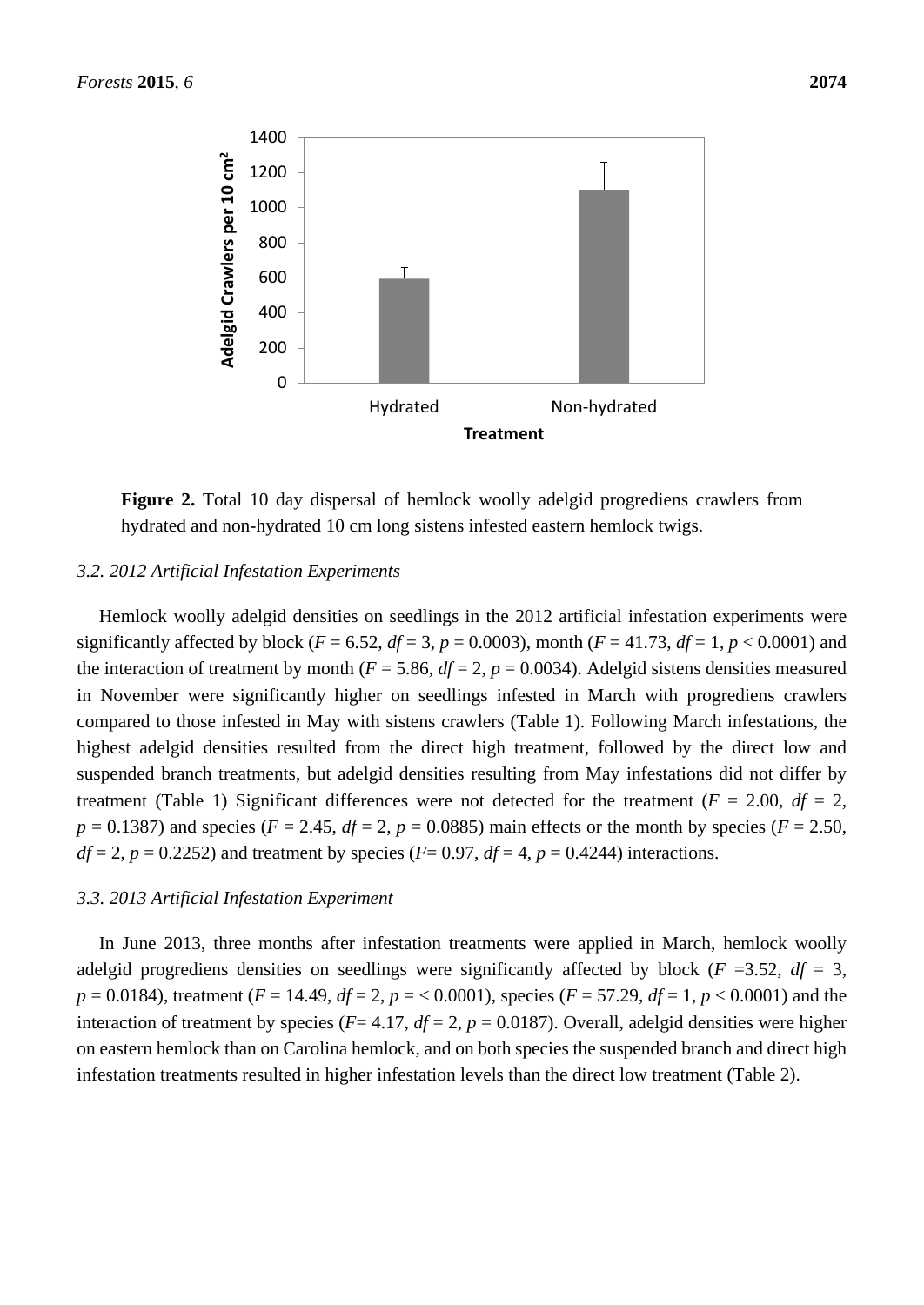**Table 1.** Mean  $(\pm \text{ SE})$  hemlock woolly adelgid densities (sistens nymphs per 10 cm twig sample) on hemlock seedlings in November 2012, by main effect (infestation treatment, hemlock species, and treatment month) and interactions of main effects by month and hemlock species.

|                        | <b>Main Effect</b>              | Main Effect $\times$ Month      |                           | <b>Main Effect × Hemlock Species</b> |                         |                         |
|------------------------|---------------------------------|---------------------------------|---------------------------|--------------------------------------|-------------------------|-------------------------|
| <b>Main Effect</b>     | <b>Alone</b>                    | <b>March</b>                    | May                       | <b>Eastern</b>                       | Carolina                | Western                 |
| Treatment              |                                 |                                 |                           |                                      |                         |                         |
| Control                | $0.09 \ (\pm 0.03)^*$           | $0.09 \ (\pm 0.03)^*$           | $0.09 \ (\pm 0.03)^*$     | $0.10 \ (\pm 0.06)^*$                | $0.13 \ (\pm 0.08)^*$   | $0.05 \ (\pm 0.02)^*$   |
| Direct Low             | $0.40 \ (\pm 0.08)^{a}$         | $1.01 \ (\pm 0.16)^{b}$         | $0.16 \ (\pm 0.06)^{a}$   | $0.26 \ (\pm 0.09)^{a}$              | $0.61 \ (\pm 0.16)^{a}$ | $0.41 \ (\pm 0.13)^{a}$ |
| Direct High            | $0.65 \ (\pm 0.11)^{a}$         | 1.76 ( $\pm$ 0.22) <sup>a</sup> | $0.23 \ (\pm 0.07)^{a}$   | $0.55 \ (\pm 0.16)^{a}$              | $0.75 \ (\pm 0.18)^{a}$ | $0.65 \ (\pm 0.17)^{a}$ |
| Suspended Branch       | $0.43 \ (\pm 0.07)^{a}$         | $0.53 \ (\pm 0.12)^{\circ}$     | $0.34 \ (\pm 0.10)^{a}$   | 0.48 ( $\pm$ 0.14) <sup>a</sup>      | $0.61 \ (\pm 0.15)^{a}$ | $0.27 \ (\pm 0.10)^{a}$ |
| <b>Hemlock Species</b> |                                 |                                 |                           |                                      |                         |                         |
| Eastern                | 0.41 ( $\pm$ 0.09) <sup>a</sup> | 1.11 ( $\pm$ 0.18) <sup>a</sup> | $0.15 \ (\pm 0.06)^{a}$   |                                      |                         |                         |
| Carolina               | $0.65 \ (\pm 0.10)^{a}$         | 1.22 ( $\pm$ 0.18) <sup>a</sup> | $0.35 \ (\pm 0.09)^{\ a}$ |                                      |                         |                         |
| Western                | $0.41 \ (\pm 0.08)^{a}$         | $0.69 \ (\pm 0.14)^{a}$         | $0.25 \ (\pm 0.08)^{a}$   |                                      |                         |                         |
| Month                  |                                 |                                 |                           |                                      |                         |                         |
| March                  | 0.98 ( $\pm$ 0.10) <sup>a</sup> |                                 |                           |                                      |                         |                         |
| May                    | $0.24 \ (\pm 0.05)^{b}$         |                                 |                           |                                      |                         |                         |

Note: Means within each month/variable/effect group followed by different letters are significantly different at  $\alpha \le 0.05$ , Tukey's HSD test; \* The control treatment was excluded from statistical analysis.

In November 2013, eight months after the infestation treatments, hemlock woolly adelgid densities on seedlings were still significantly affected by block ( $F = 8.19$ ,  $df = 3$ ,  $p = 0.0002$ ) and treatment  $(F = 5.40, df = 2, p = 0.0077)$ , but species  $(F = 0.00, df = 1, p = 0.9780)$  and the treatment by species interaction ( $F = 0.88$ ,  $df = 2$ ,  $p = 0.4194$ ) were no longer significant. Seedlings in the direct low and direct high treatments supported higher adelgid densities than the suspended branch treatment, and the rank order of the treatments was opposite of that seen in June, with seedlings in the direct low and suspended branch treatments supporting the highest and lowest adelgid densities, respectively (Table 2).

#### **4. Discussion**

#### *4.1. Crawler Dispersal*

The results from the crawler dispersal experiment suggest that at least one peak in crawler dispersal from eastern hemlock branches is accomplished within the first 10 days of emergence. Although crawlers had begun to disperse before day 1 of the experiment, examination of the ovisacs nine days prior to day 1 (February 13, 2012) indicated that egg laying had just begun, and crawler density on day 1 was low  $(< 0.13$  per cm<sup>2</sup>); thus, the start of the experiment coincided very closely with the start of crawler emergence. The dispersal of crawlers likely continued after the last day of the experiment as indicated by the increase in dispersal from hydrated branches on days 9 and 10. Although crawler dispersal had not ceased, we ended the experiment after day 10 due to deterioration of the non-hydrated branches. Our data are consistent with those of Butin *et al.* [17] which suggest that the majority of crawlers leave the branches within 2 weeks of initial emergence.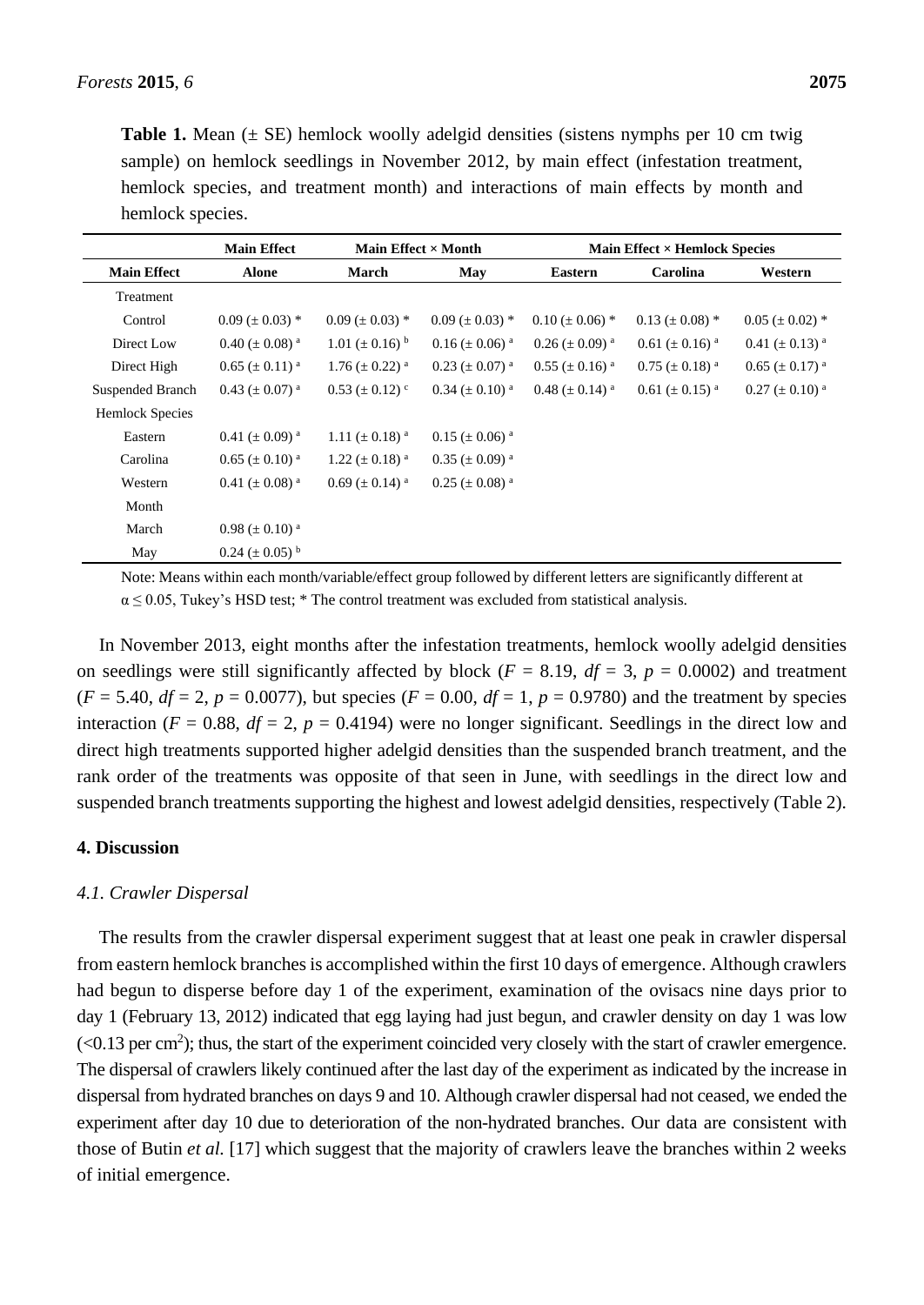|                          | June 2013 Adelgid Density (Progrediens) | <b>November 2013 Adelgid Density (Sistens)</b> |
|--------------------------|-----------------------------------------|------------------------------------------------|
| <b>Treatment</b>         |                                         |                                                |
| Control                  | $0.0002 (\pm 0.03)^*$                   | $0.05 (\pm 0.05)^*$                            |
| Direct Low               | 7.77 ( $\pm$ 0.46) <sup>b</sup>         | 3.96 ( $\pm$ 0.46) <sup>a</sup>                |
| Direct High              | $10.22 \ (\pm 0.57)^{a}$                | $2.94 \ (\pm 0.39)^{a}$                        |
| Suspended Branch         | 12.13 ( $\pm$ 0.67) <sup>a</sup>        | $1.76 \ (\pm 0.29)^{b}$                        |
| <b>Hemlock Species</b>   |                                         |                                                |
| Eastern                  | 12.71 ( $\pm$ 0.52) <sup>a</sup>        | $2.75 \ (\pm 0.26)^{a}$                        |
| Carolina                 | 7.68 $(\pm 0.40)^{b}$                   | $2.74 \ (\pm 0.32)^{a}$                        |
| <b>Treatment*Species</b> |                                         |                                                |
| Eastern hemlock          |                                         |                                                |
| Control                  | $0.02 (\pm 0.05)^*$                     | $0.04 (\pm 0.04)^*$                            |
| Direct Low               | 9.57 ( $\pm$ 0.79) <sup>b</sup>         | 3.99 ( $\pm$ 0.57) <sup>a</sup>                |
| Direct High              | 12.10 ( $\pm$ 0.86) <sup>a</sup>        | 3.38 ( $\pm$ 0.45) <sup>a</sup>                |
| Suspended Branch         | 17.71 ( $\pm$ 1.02) <sup>a</sup>        | 1.54 ( $\pm$ 0.31) <sup>a</sup>                |
| Carolina hemlock         |                                         |                                                |
| Control                  | $0.0001 (\pm 0.03)^*$                   | $0.08 (\pm 0.08)^*$                            |
| Direct Low               | 6.31 ( $\pm$ 0.60) <sup>b</sup>         | 4.00 ( $\pm$ 0.77) <sup>a</sup>                |
| Direct High              | 8.63 ( $\pm$ 0.73) <sup>a</sup>         | $1.56 \ (\pm 0.77)^{a}$                        |
| Suspended Branch         | 8.31 ( $\pm$ 0.74) <sup>a</sup>         | $2.67 \ (\pm 0.76)^{a}$                        |

**Table 2.** Mean  $(\pm \text{ SE})$  infestation density of hemlock woolly adelgids (per 10cm twig sample) on eastern and Carolina hemlock seedlings three and eight months after exposure to sistens crawlers in March 2013.

Note: Means within each month/variable/effect group followed by different letters are significantly different at  $\alpha \leq 0.05$ , Tukey's HSD test; \* The control treatment was excluded from statistical analysis.

A greater density of crawlers dispersed from non-hydrated branches than hydrated branches, indicated by the total dispersal after 10 days as well as the 10 day means. One possible explanation for this is that crawlers may have settled to feed on (rather than disperse from) hydrated branches due to their superior host quality compared to non-hydrated branches; a pattern that is consistent with what is known about the interaction of host quality and population dynamics for this insect [22]. However, we did not examine source branches for settling of crawlers and cannot confirm this is what happened in this experiment. Nonetheless, our data suggest that when fresh, infested hemlock material is collected and applied near the time of initial egg hatch, better infestation pressure may be accomplished by using non-hydrated infested branches. Not hydrating the branches reduces handling and time preparing the trees for evaluation, thus making the screening effort more efficient and less time consuming.

### *4.2. 2012 Infestations*

In 2012, we observed greater adelgid fecundity on the source material in March than May, which resulted in higher density infestations on target seedlings in March. Other studies have also observed greater numbers of progrediens eggs per ovisac or unit branch length in March than sistens eggs in May [6,17,20]. Unfortunately, the 2012 infestations resulted in extremely low adelgid densities (<2 adelgids per 10 cm), levels that are likely too low to result in significant negative impacts on seedling growth and would complicate determinations of resistance or susceptibility in a breeding program.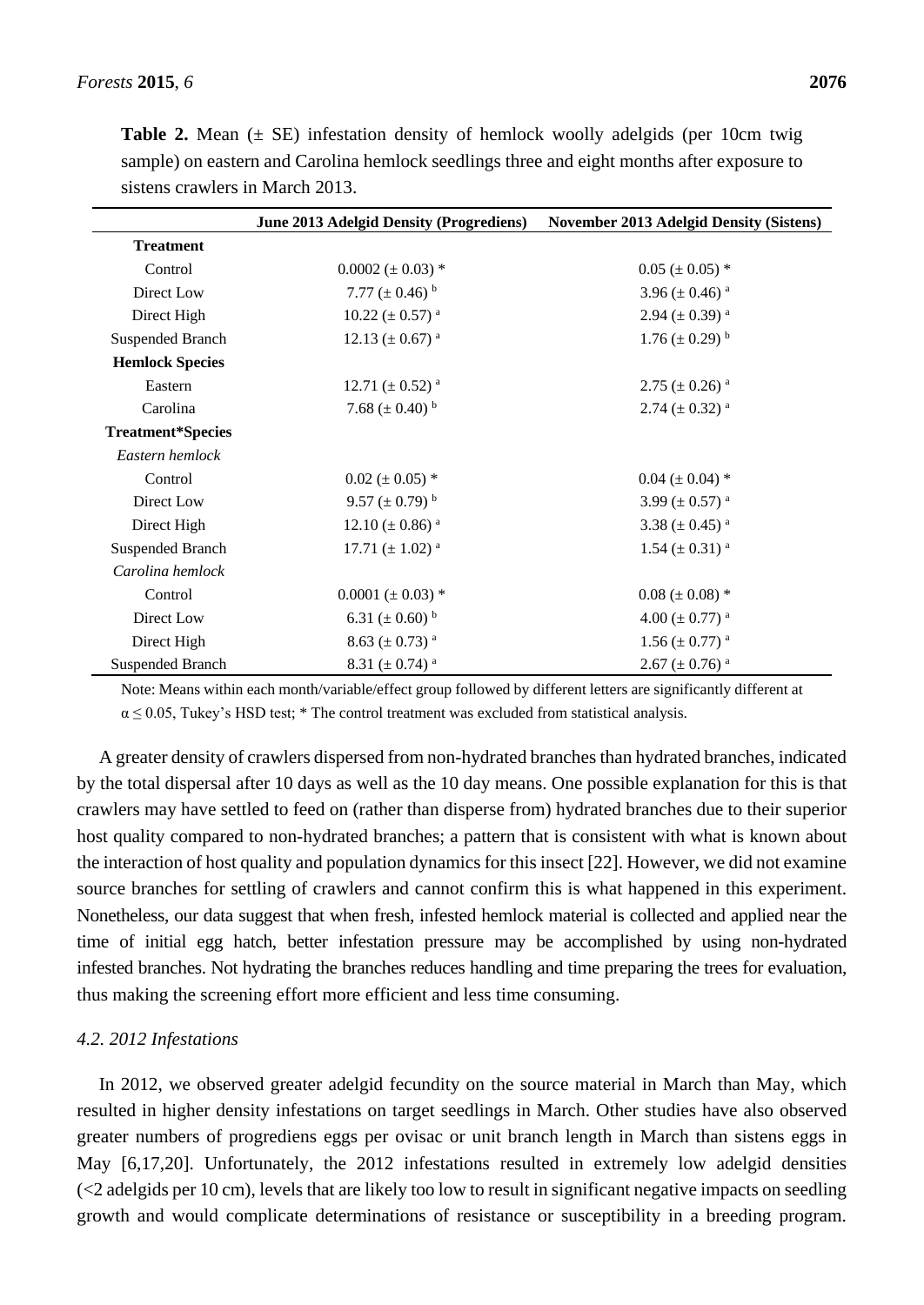Early studies of the adelgid suggested that infestations densities of greater than four adelgids per cm branch are necessary to cause tree damage [22], but the actual threshold density required to negatively affect tree growth and health are not known. We suspect the low infestation densities recorded may have been the result of light conditions in the outdoor plots rather than a failure of the artificial infestation methods. When moved outdoors from the concrete block building where the infestation treatments were applied, the seedlings were placed in direct sunlight. Ongoing research indicates a strong negative correlation between increasing levels of sunlight exposure and adelgid infestation densities on potted hemlock seedlings, with seedlings maintained under full light exposure supporting extremely low  $\ll 1$  adelgid per 10 cm) densities [23]. This was addressed in the 2013 infestation experiment by placing infested seedlings under a deciduous forest canopy instead of direct sunlight when moved outside.

#### *4.3. 2013 Infestations*

In June 2013, three months after exposure to the infestation treatments, progrediens densities on hemlock seedlings ranged from 7 to 12 adelgids per 10 cm across all treatments and were on average 12 times higher than those recorded in the 2012 experiment. This suggests that maintaining seedlings under the shaded conditions of the deciduous canopy cover improved the initial infestation on the seedlings. Among the infestation treatments, the suspended branch and direct high infestation techniques resulted in higher progrediens infestation densities than the direct low treatment. Although the suspended branch and direct high treatments did not differ significantly for either hemlock species, they did differ in rank order. The suspended branch provided the highest infestation levels on eastern hemlock and direct high provided marginally higher infestations on Carolina hemlock. Overall, these results indicate that all three treatments tested can result in successful progrediens infestations on potted hemlock seedlings and higher infestation levels can be expected using the suspended branch and direct high techniques. However, as with the 2012 infestation experiment, it remains unclear if these infestation levels are suitable for resistance testing. In a previous test of the suspended branch treatment alone, this method produced progrediens infestation densities of 4 to 7 adelgids per 1 cm of branch on Carolina hemlock seedlings [19], at and above the damage threshold level suggested by McClure [22]. Why the suspended branch technique failed to produce suitable infestation densities in the current study is difficult to say. Although not quantified, in both the 2012 and 2013 experiments, seedlings were noted to be in good health and had ample flushes of the most recent shoot growth on which the progrediens (previous year's growth) and sistens (current year's growth) could settle. The results suggest that additional research is needed on the consistency of the artificial infestation environment and the influence of the health and quality of the hemlock seedlings and hemlock woolly adelgids used for infestations.

In November 2013, eight months after exposure to the infestation treatments, the overall infestation densities on seedlings in the study dropped significantly and the rank order of treatments had shifted. The drop in overall infestation level was not surprising since it is well established that adults of the progrediens generation are less fecund than those of the sistens generation as noted above. However, the change in rank order among the treatments, with the highest sistens infestation densities in the direct low treatment, was not expected. We suspect this may have resulted from increased intraspecific competition among adults of the progrediens generation on the suspended branch and direct high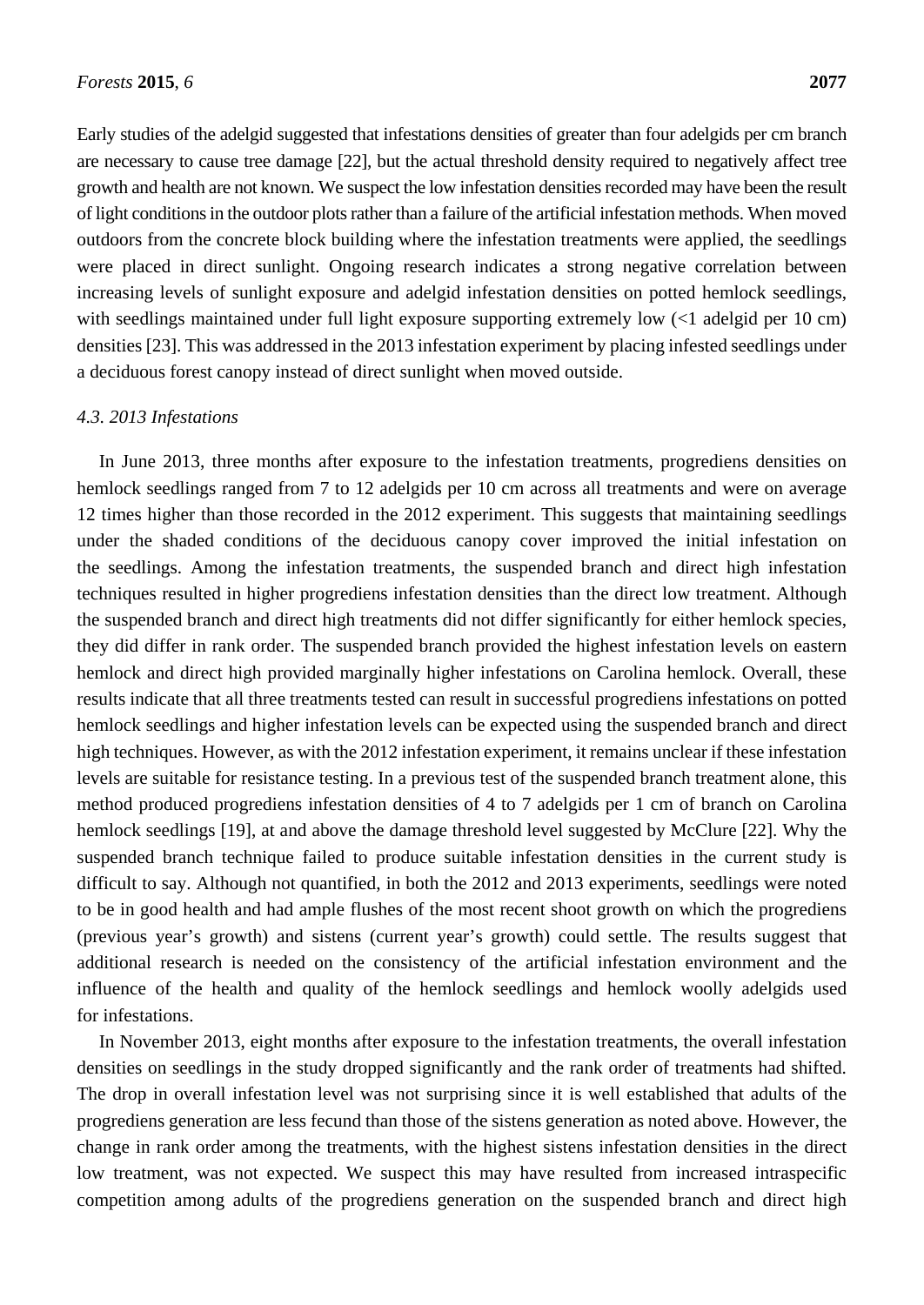treatment seedlings, leading to lower fecundity and production of sistens eggs. Intraspecific competition may have been less pronounced on the more lightly infested direct low treatment seedlings and the fecundity and production of sistens eggs higher for the progrediens adults on these seedlings. These results illustrate the importance of defining the length of time over which seedlings will be evaluated in resistance tests, as well as accounting for the density of both progrediens and sistens crawlers if evaluating seedlings across multiple adelgid generations.

Upon initial seedling evaluations in June 2013, progrediens infestation levels on eastern hemlock seedlings were significantly higher than those on Carolina hemlock seedlings. This is consistent with what was observed in studies by Jetton *et al.* [18] and Oten [24], where artificially infested potted and planted, respectively, Carolina hemlock seedlings supported low level initial adelgid densities that were similar to putatively adelgid-resistant western hemlock while those on eastern hemlock were much higher. Results such as these have been used to support the hypothesis that, due to its close genetic relationship to adelgid-resistant hemlock species native to Asia, Carolina hemlock may harbor some level of resistance or tolerance to hemlock woolly adelgid relative to eastern hemlock. However, despite differences in progrediens levels in June, this trend did not hold and following seedling evaluations in November 2013 sistens infestation levels did not differ between the hemlock species. Furthermore, Jetton *et al.* [20] demonstrated that initial progrediens infestation densities as high as 7 adelgids per cm branch length can be achieved on Carolina hemlock. With such mixed results across multiple studies, drawing conclusions on the adelgid resistance or tolerance status of Carolina hemlock based on short-term seedling infestation studies is tenuous.

#### **5. Conclusions**

The studies reported here build upon preliminary investigations into the utility of the suspended branch technique for artificially infesting hemlock seedlings reported by Jetton *et al.* [20]. The crawler dispersal experiment indicated that crawler emergence peaks within the first two weeks on non-hydrated branches and a second smaller or equal size peak may occur on hydrated branches, suggesting that a 10 to 14 day period is likely sufficient for target seedlings to be exposed to adelgid-infested source material. Additionally, this experiment suggests that using non-hydrated branches is likely to provide greater infestation pressure. The infestation experiments indicate that greater infestation pressure can also be expected when using progrediens crawlers compared to sistens crawlers, and that the suspended branch can induce the same or higher adelgid densities on seedlings as direct infestation techniques. Assuming an initial investment in infrastructure, the suspended branch approach could be a more time and cost effective method for inducing adelgid infestations for resistance screening of large numbers of trees. Further research should focus on identifying the ideal temperature, light, irrigation, and initial infestation densities required to maintain adelgid infestations on seedlings for longer durations, the adelgid density thresholds required for inducing seedling responses and decline, and the physical and/or chemical seedling characteristics other than adelgid infestation density that are the appropriate indicators of genotype resistance or susceptibility.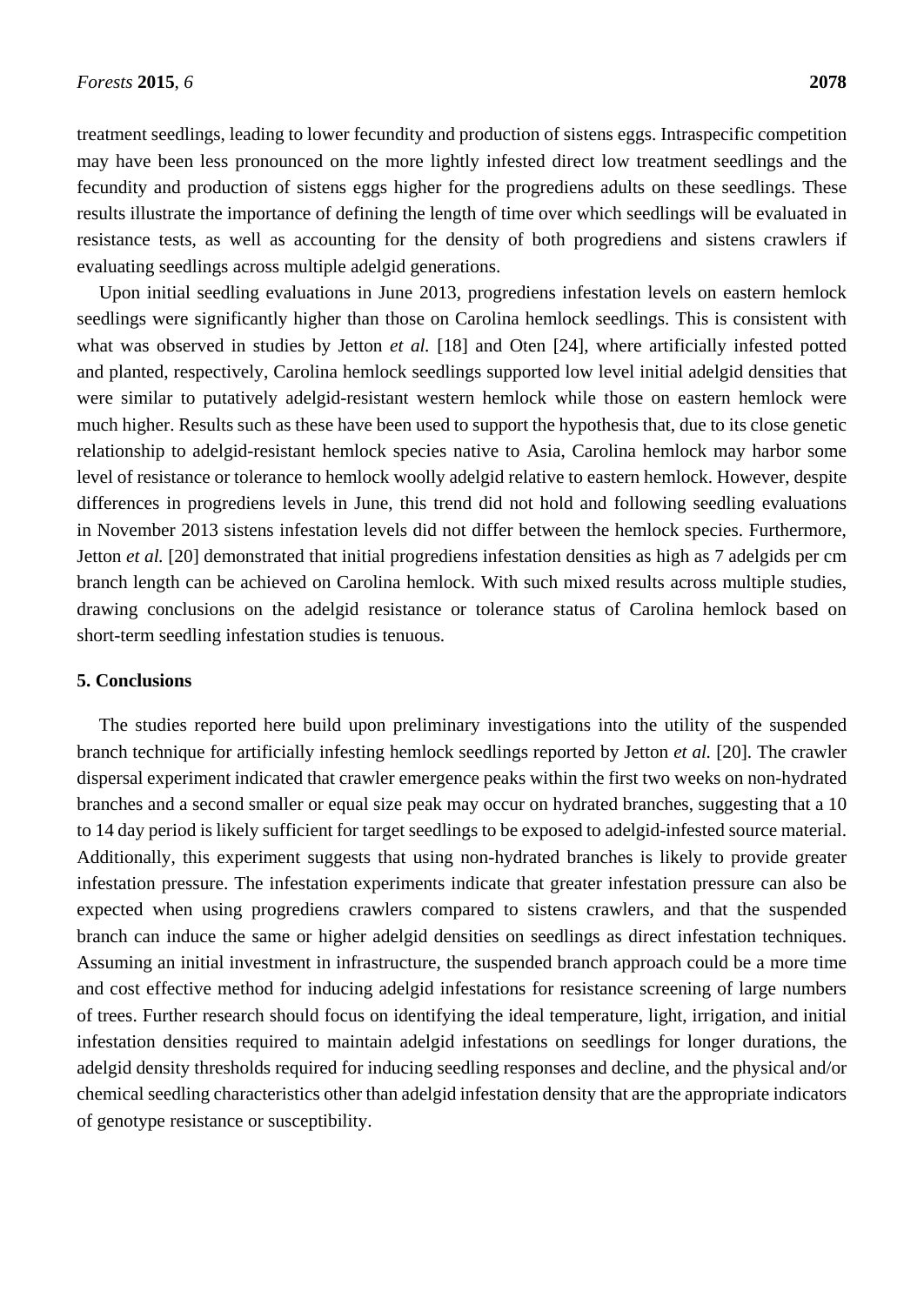### **Acknowledgments**

The authors thank Kaleb Rathbone and the staff of the North Carolina State University/North Carolina Department of Agriculture & Consumer Services Mountain Research Station in Waynesville, NC for facilities and technical support; Andy Whittier (NCSU-Camcore), Lia Campbell (NCSU-Camcore), Andy Tait (NCSU-Camcore/USFS-SRS), and Corrine Fretwell (UNC-Asheville) for technical assistance; Brent Galloway and Joseph Loudermilk for assistance with locating adelgid source material for infestations; and Fred Hain for comments on earlier drafts of this manuscript. This project was funded by USFS-SRS Cooperative Agreement 11-CA-11330129-064 to the Camcore program at NC State University.

#### **Author Contributions**

Zaidee Powers, Albert Mayfield, and Robert Jetton contributed to the study design, study execution, data analysis, and manuscript preparation. John Frampton contributed to the data analysis and manuscript preparation.

#### **Conflicts of Interest**

The authors declare no conflict of interest.

#### **References**

- 1. Souto, D.; Luther, T.; Chianese, B. Past and current status of HWA in eastern and Carolina hemlock stands. In Proceedings of the First Hemlock Woolly Adelgid Review, Charlottesville, VA, USA, 12 October 1995; Salom, S.M., Tigner, T.C., Reardon, R.C., Eds.; USDA Forest Service: Morgantown, WV, USA, 1996; pp. 9–15.
- 2. Counties with Established HWA Populations 2012. Available online: http://na.fs.fed.us/fhp/hwa/ maps/2011.pdf (accessed on 24 March 2015).
- 3. Evans, R.A.; Johnson, E.; Shreiner, J.; Ambler, A.; Battles, J.; Cleavitt, N.; Fahey, T.; Sciascia, J.; Pehek, E. Potential impacts of hemlock woolly adelgid (*Adelges tsugae*) on eastern hemlock (*Tsuga canadensis*) ecosystems. In Proceedings of the First Hemlock Woolly Adelgid Review, Charlottesville, VA, USA, 12 October 1995; Salom, S.M., Tigner, T.C., Reardon, R.C., Eds.; USDA Forest Service: Morgantown, WV, USA, 1996; pp. 42–57.
- 4. Ellison, A.M.; Bank, M.S.; Clinton, B.D.; Colburn, E.A.; Elliott, K.J.; Ford, C.R.; Foster, D.R.; Kloeppel, B.D.; Knoepp, J.D.; Lovett, G.M.; *et al*. Loss of foundation species: Consequences for the structure and dynamics of forested ecosystems. *Front. Ecol. Environ.* **2005**, *3*, 479–486.
- 5. Vose, J.M.; Wear, D.N.; Mayfield III, A.E.; Nelson, C.D. Hemlock woolly adelgid in the southern Appalachians: Control strategies, ecological impacts, and potential management responses. *For. Ecol. Manag.* **2013**, *291*, 209–219.
- 6. McClure, M.S. Evidence of a polymorphic life cycle in the hemlock woolly adelgid, *Adelges tsugae* (Homoptera: Adelgidae). *Ann. Entomol. Soc. Am.* **1989**, *82*, 50–54.
- 7. McClure, M.S. Role of wind, birds, deer, and humans in the dispersal of hemlock woolly adelgid (Homoptera: Adelgidae). *Environ. Entomol.* **1990**, *19*, 36–43.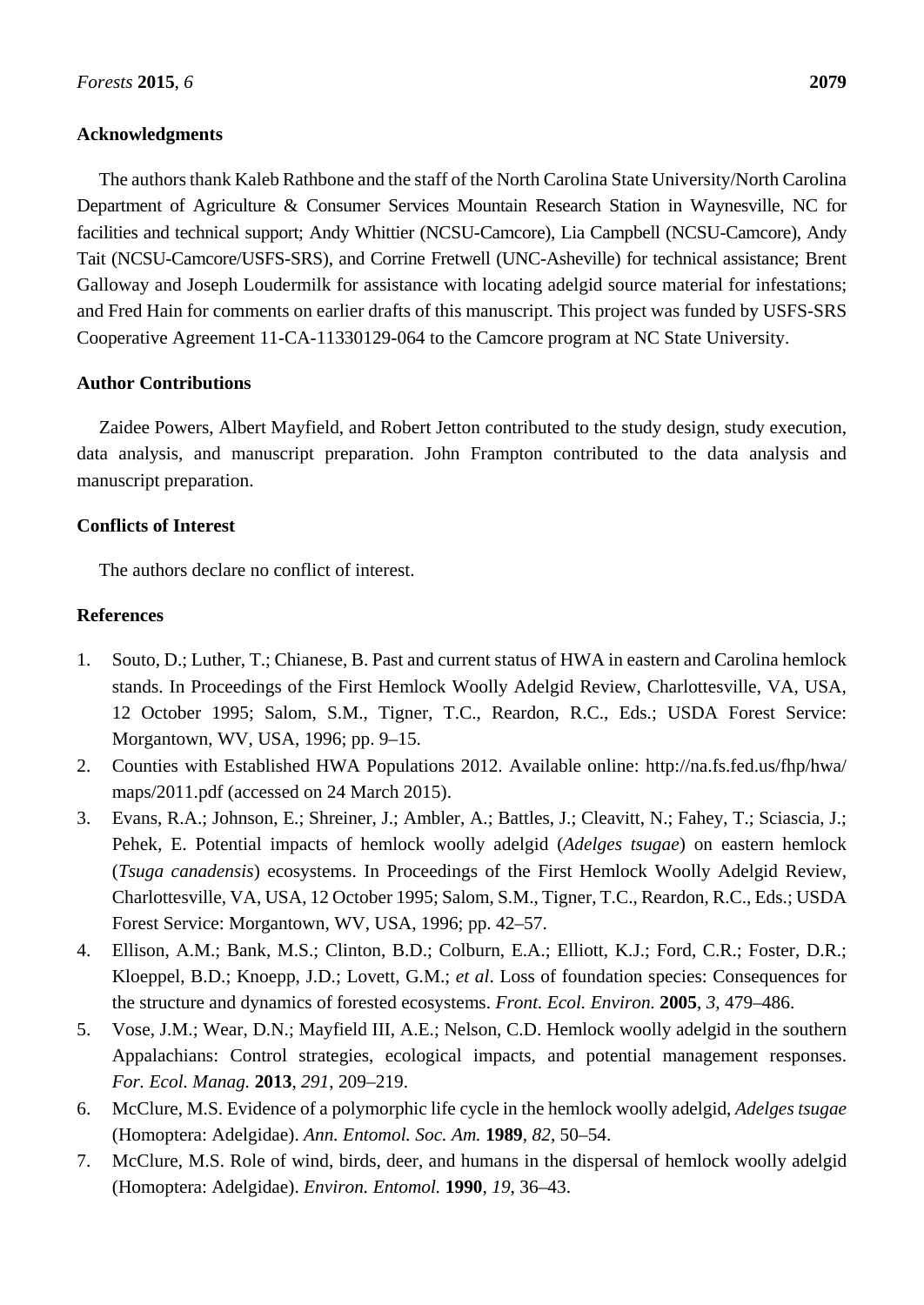- 8. Young, R.F.; Shields, K.S.; Berlyn, G.P. Hemlock woolly adelgid (Homoptera: Adelgidae): Stylet bundle insertion and feeding sites. *Ann. Entomol. Soc. Am.* **1995**, *88*, 827–835.
- 9. Havill, N.P.; Vieira, L.C.; Salom, S.M. *Biology and Control of Hemlock Woolly Adelgid*; USDA Forest Service: Morgantown, WV, USA, 2014; p. 21.
- 10. Onken, B.P.; Reardon, R.C. An overview and outlook for biological control of hemlock woolly adelgid. In *Implementation and Status of Biological Control of the Hemlock Woolly Adelgid*; Onken, B., Reardon, R., Eds.; USDA Forest Service: Morgantown, WV, USA, 2011; pp. 222–228.
- 11. Ward, J.S.; Montgomery, M.E.; Cheah, C.A.S.J.; Onken, B.; Cowles, R.S. *Eastern Hemlock Forests: Guidelines to Minimize the Impacts of Hemlock Woolly Adelgid*; USDA Forest Service: Morgantown, WV, USA, 2004; p. 28.
- 12. Jetton, R.M.; Whittier, W.A.; Dvorak, W.S.; Rhea, J. Conserved *ex situ* genetic resources of eastern and Carolina hemlock: Eastern North American conifers threatened by the hemlock woolly adelgid. *Tree Plant. Notes* **2013**, *56*, 59–71.
- 13. Oten, K.L.F.; Merkle, S.A.; Jetton, R.M.; Smith, B.C.; Talley, M.E.; Hain, F.P. Understanding and developing resistance in hemlocks to the hemlock woolly adelgid. *Southeast. Nat.* **2014**, *13*, 147–167.
- 14. Bentz, S.E.; Riedel, L.G.H.; Pooler, M.R.; Townsend, A.M. Hybridization and self-compatibility in controlled pollination of eastern North American and Asian hemlock (*Tsuga*) species. *J. Arboric.* **2002**, *28*, 200–205.
- 15. Montgomery, M.E.; Bentz, S.E.; Olsen, R.T. Evaluation of hemlock (*Tsuga*) species and hybrids for resistance to *Adelges tsugae* (Hemiptera: Adelgidae) using artificial infestation. *J. Econ. Entomol.* **2009**, *102*, 1247–1254.
- 16. Caswell, T.; Casagrande, R.; Maynard, B.; Preisser, E. Production and evaluation of eastern hemlocks potentially resistant to the hemlock woolly adelgid. In Proceedings of the Fourth Symposium on Hemlock Woolly Adelgid in the Eastern United States, Hartford, CT, USA, 12–14 February 2008; Onken, B., Reardon, R., Eds.; USDA Forest Service: Morgantown, WV, USA, 2008; pp. 124–134.
- 17. Butin, E.; Preisser, E.; Elkinton, J. Factors affecting settlement rate of the hemlock woolly adelgid, *Adelges tsugae*, on eastern hemlock, *Tsuga canadensis*. *Agric. For. Entomol.* **2007**, *9*, 215–219.
- 18. Jetton, R.M.; Hain, F.P.; Dvorak, W.S.; Frampton, J. Infestation rate of hemlock woolly adelgid (Hemiptera: Adelgidae) among three North American hemlock (*Tsuga*) species following artificial inoculation. *J. Entomol. Sci.* **2008**, *43*, 438–442.
- 19. Newton, L.; Frampton, J.; Monahan, J.; Goldfarb, B.; Hain, F. Two novel techniques to screen *Abies* seedlings for resistance to the balsam woolly adelgid, *Adelges piceae*. *J. Insect Sci.* **2011**, *11*, 158.
- 20. Jetton, R.M.; Mayfield III, A.E.; Powers, Z.L. Development of a rain down technique to artificially infest hemlocks with the hemlock woolly adelgid, *Adelges tsugae*. *J. Insect Sci.* **2014**, *14*, 106.
- 21. SAS Institute Inc. *SAS Version 9.4*; SAS Institute Inc.: Cary, NC, USA, 2012.
- 22. McClure, M.S. Density-dependent feedback and population cycles in *Adelges tsugae* (Homoptera: Adelgidae) on *Tsuga canadensis*. *Environ. Entomol.* **1991**, *20*, 258–264.
- 23. Mayfield, A.; Jetton, R. A shady situation: Evaluating the effect of shade on hemlock woolly adelgid densities on potted hemlock seedlings. In Proceedings of the 55th Southern Forest Insect Work Conference, New Orleans, LA, USA, 23–26 July 2013; p. 43.